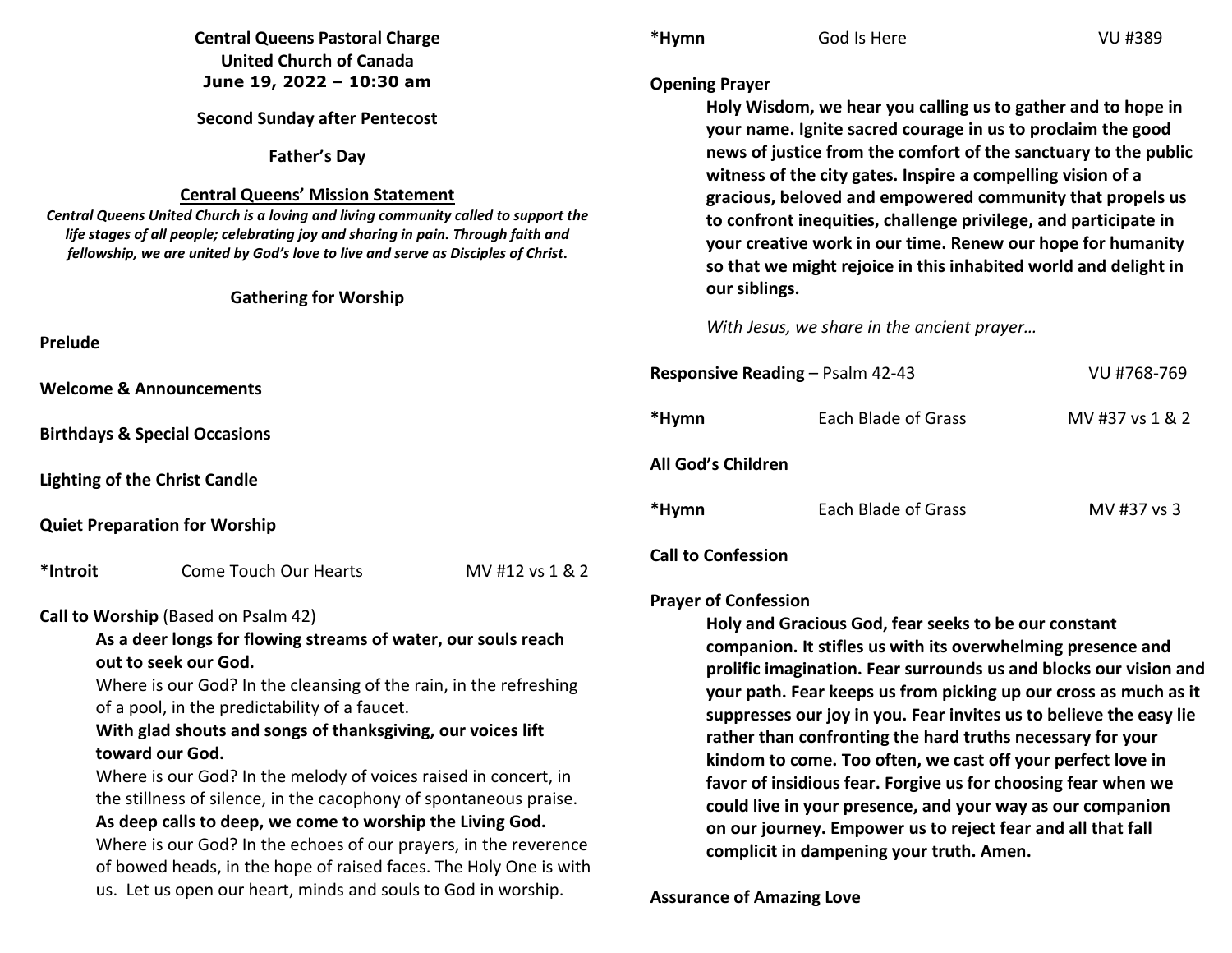| <b>Presentation of Our Gifts</b> |  |
|----------------------------------|--|
|----------------------------------|--|

**Invitation to Generosity** 

**Offertory**

**\*Presentation of Offering** You Nourish Us VU #545

**Offertory Prayer** 

**We give you thanks, God Our Help, for the abundance of the gifts you have planted in us as seeds that we may share in bloom. May these offerings be received and magnified for your glory. Amen.** 

**Listening for the Word** 

**Sacred Word** 

 **Galatians 3:23-29 Luke 8:26-39** 

**Anthem** 

**Sermon** 

**Reflective Music** 

**Prayers of Thanksgiving and Intercession** 

## **Responding to the Word**

| *Hymn               | Healer of Our Every Ill | VU #619 |
|---------------------|-------------------------|---------|
| *Benediction        |                         |         |
| *Choral Benediction | Peace Be with You       | MV #215 |

## **Postlude**

 **\*** Please stand as you are able

| All of us                     |  |  |
|-------------------------------|--|--|
| <b>Rev Greg Davis</b>         |  |  |
| Tuesday, Wednesday & Thursday |  |  |
| $9$ am $-12$ pm               |  |  |
| 902-964-2291                  |  |  |
| minister@cquc.ca              |  |  |
|                               |  |  |

#### **Ministry of MusicKirk Neville**

Website https://cquc.ca/index.htm

# **Church Office**

Office Hours Phone 902-964-2221

Phone 902-786-9222 Email nevillejk@hotmail.com

Wednesday & Thursday 9 am – 12 pm Email office@cquc.ca

**A Warm Welcome to All** – We are delighted you've joined us. May God's word today strengthen your faith, inspire curiosity and learning, and motivate your service of others. All are welcome.

## **Life and Work of Our Church**

**Greg's Office Hours:** Tuesday, Wednesday and Thursday from 9 am – 12 pm. If anyone is in the hospital or would like a visit from Greg, please call him at 902-964-2291. If you wish to meet with Greg outside the scheduled hours, please call 902-964-2291 or email minister@cquc.ca for an appointment.

**In-Church Services:** We will continue with the status quo regarding our COVID protocols. Masks are required.

**Camp Abby** – The UCW is considering providing some financial assistance for children going to Camp Abby this summer. If you are considering sending your child to Camp Abby and would like some financial assistance, please give your name to Velda Bertram at 902-964-2210 or Kim Rodd at 902-626-5252 by next Sunday, June  $26<sup>th</sup>$ .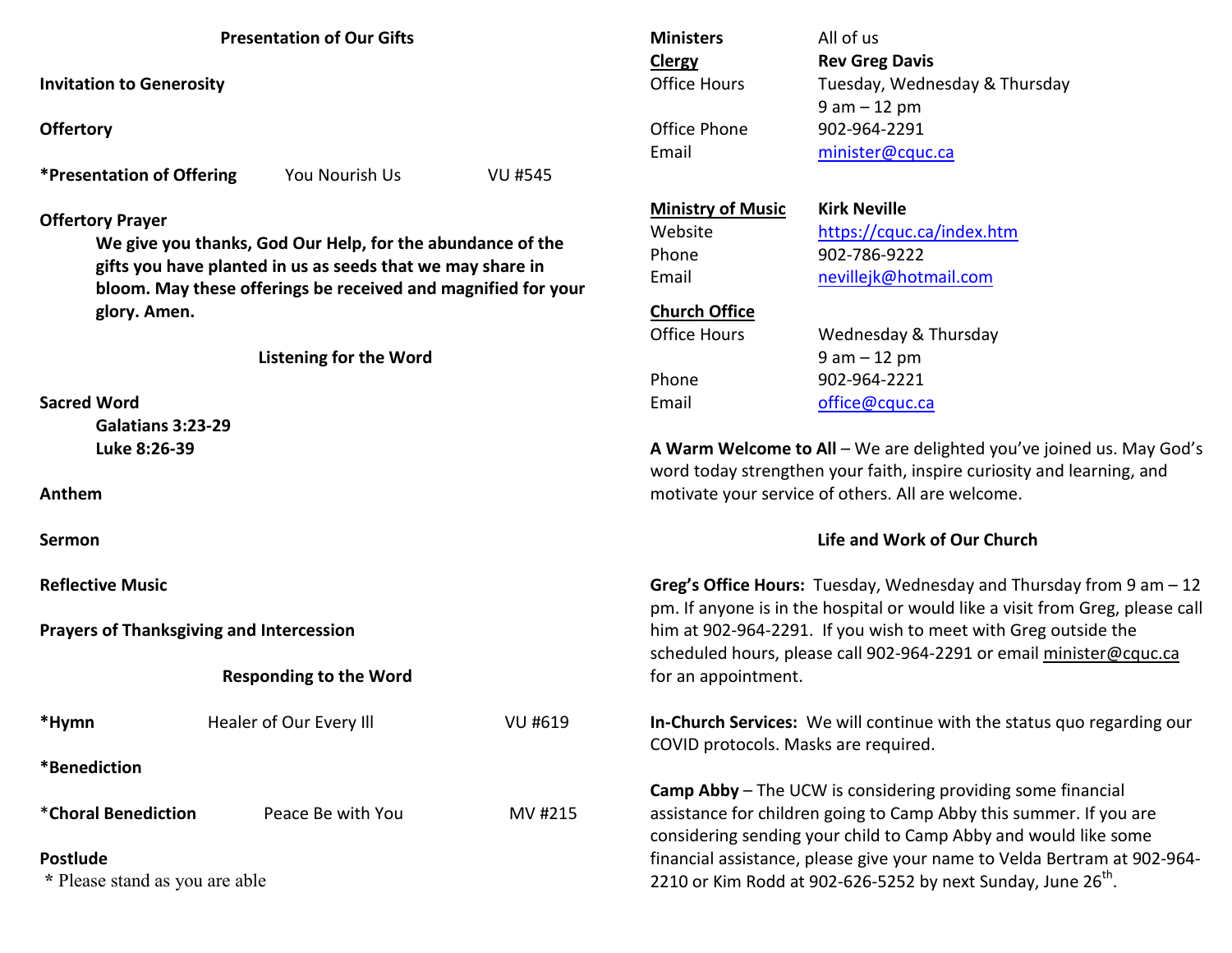The June 4<sup>th</sup> **Roast Beef Supper** profited \$8,865.26. Thank you everyone for all your help in making this supper such a success!!! *The Fundraising Committee* 

**E-Transfers** – Central Queens United Church is set up to accept E-Transfers. If you wish to give your offerings through E-Transfer, please send via email to veldabertram@gmail.com.

**Bookworms United** – Bookworms United meet this Wednesday, June 22nd. The book for discussion will be **Once Upon a River** by Dianne Setterfield. For more information, please contact Liz Spangler at spangler@upei.ca.

**Official Board Meeting** this Thursday, June 23<sup>rd</sup>, at 7:45 pm. All are welcome to attend.

**Board Meeting** 

**FundScrip** -The next order date will be Sunday, June 26<sup>th</sup>. You can reach Janet Howes by email (jhowes1969@gmail.com) or by phone or text (902-393-1527). E-transfers accepted. Promotion for the FundScr month of June: Ultramar – 2.5% Where shopping<br>is fundraising!

**Scent-Free** – "*No scents makes good sense*" recognizing that some of our church attendees have sensitivity and/or allergic reactions to various fragrant products. Thank you for your cooperation so that everyone can attend our church.

**Pop Can Pull Tabs** – Remember your pull tabs!! George Mason is collecting pop can pull tabs when are then given to the Daughters of the Nile women's organization. The funds go to the Shriners Hospital in Montreal where they are used to buy reading materials for children in the hospital. Your can tab collections can be dropped off here at the church. Thank you.



**Weekly Bulletins** can be sponsored by you in celebration or remembrance of a loved one. There is a signup sheet on the table at the back of the sanctuary. Cost is \$20.00.

**Bulletin Deadline** – Deadline for items to be placed in the bulletin is **Wednesday** evening. Bulletin items can be emailed to office@cquc.ca.

Save this date: Saturday, August 13<sup>th</sup>, Central Queens United Church annual Yard Sale at the church. A huge variety of items including baked goods and plants at great prices. Sale starts at 8 am and goes until 1 pm. Come early for best selection! Anyone donating items can do during the week during office hours.



**Camp Abby** – Camp Abby is excited to announce their annual OPEN HOUSE today, Sunday, June  $19^{th}$ , from 2 – 4 pm, rain or shine.

There will be:

- tours
- . a chance to see some of the renovations that have happened
- . a special presentation from the Endowment Fund committee
- . games, arts and crafts for the children
- . door prizes (a special dad's only door prize)
- . food
- $\bullet$ and much more

If you have any *WISH LIST donations*, this would be a great chance to drop them off directly to the camp. For questions or more information contact Sharon Howatt at vshowatt@pei.sympatico.ca

Registration is open. To register, please visit their website at www.campabegweit.ca and click on "Register Today". Brochures are available on the table in the foyer.